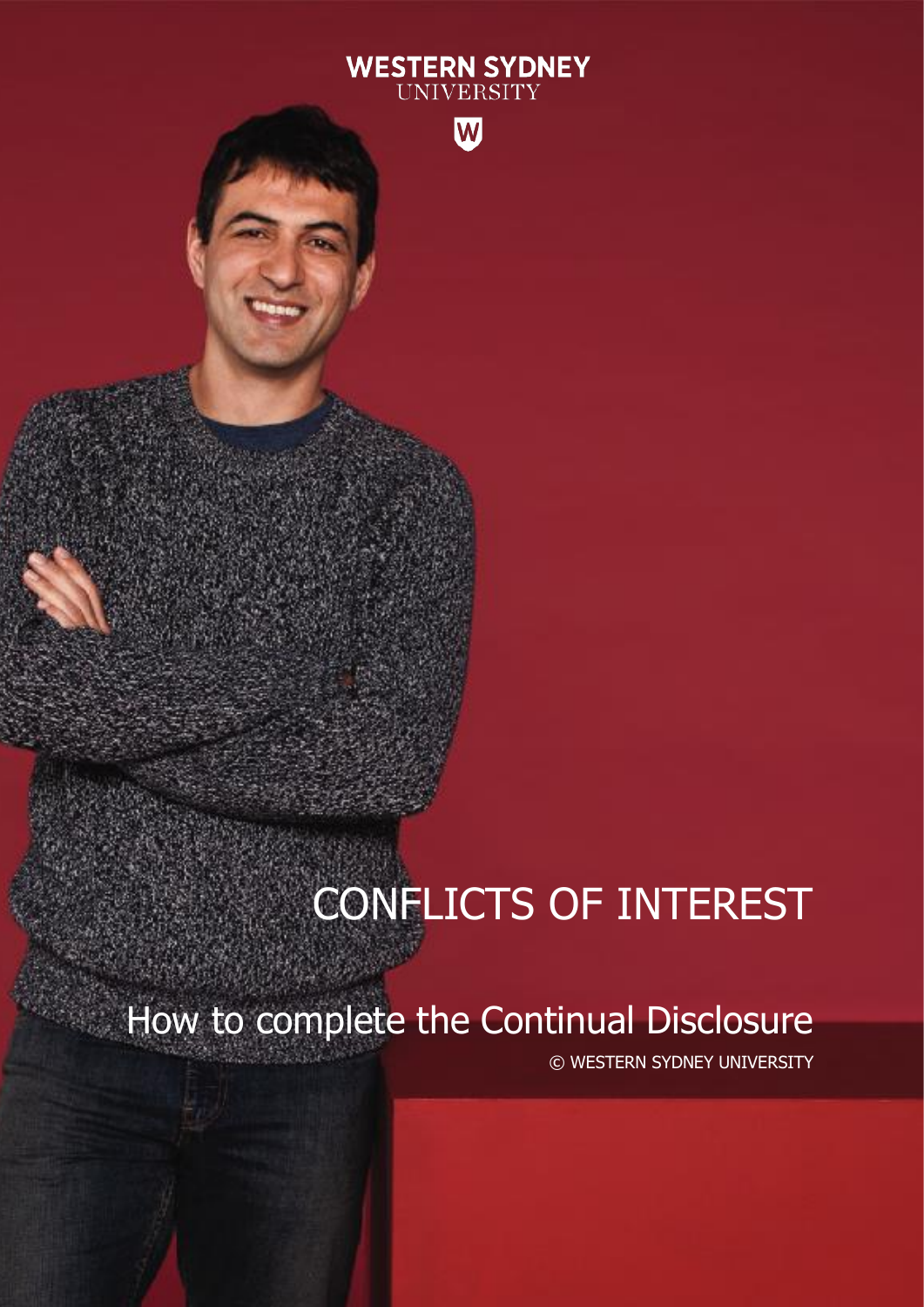© 2020 – Western Sydney University How to complete the Continual Disclosure, Compliance Program Unit in partnership with Talent and Leadership Development – November 2020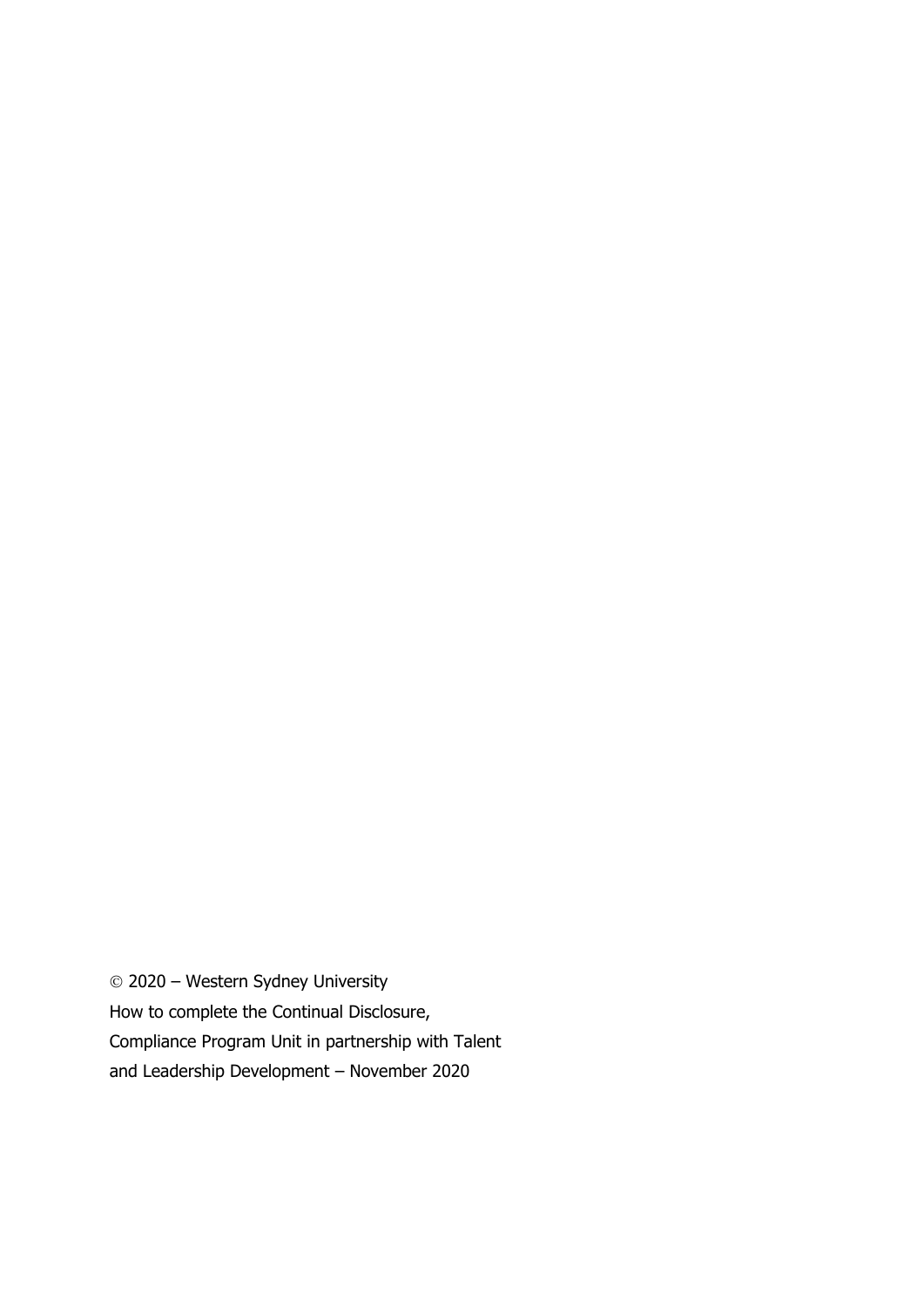### How to complete the Continual Disclosure – for University employees

The following procedure shows you how to complete the online **Continual Disclosure** on conflicts of interest and material interests for University employees.

Note: For any recruitment or procurement tender-related projects or activities, please disclose using the mandated paper forms until the areas are progressively moved onto this electronic register.

For members of Western Sydney University Board of Trustees, Board Committees, and Controlled Entities, please disclose using the Office of Governance Services register.

1. To begin your continual disclosure, go to the **Conflicts of Interest webpage** on the Western Sydney University Compliance Program Unit's website. Click on the red button on the right hand side.



Or you may scroll down the page and click on the link to the Conflict of Interest Register.

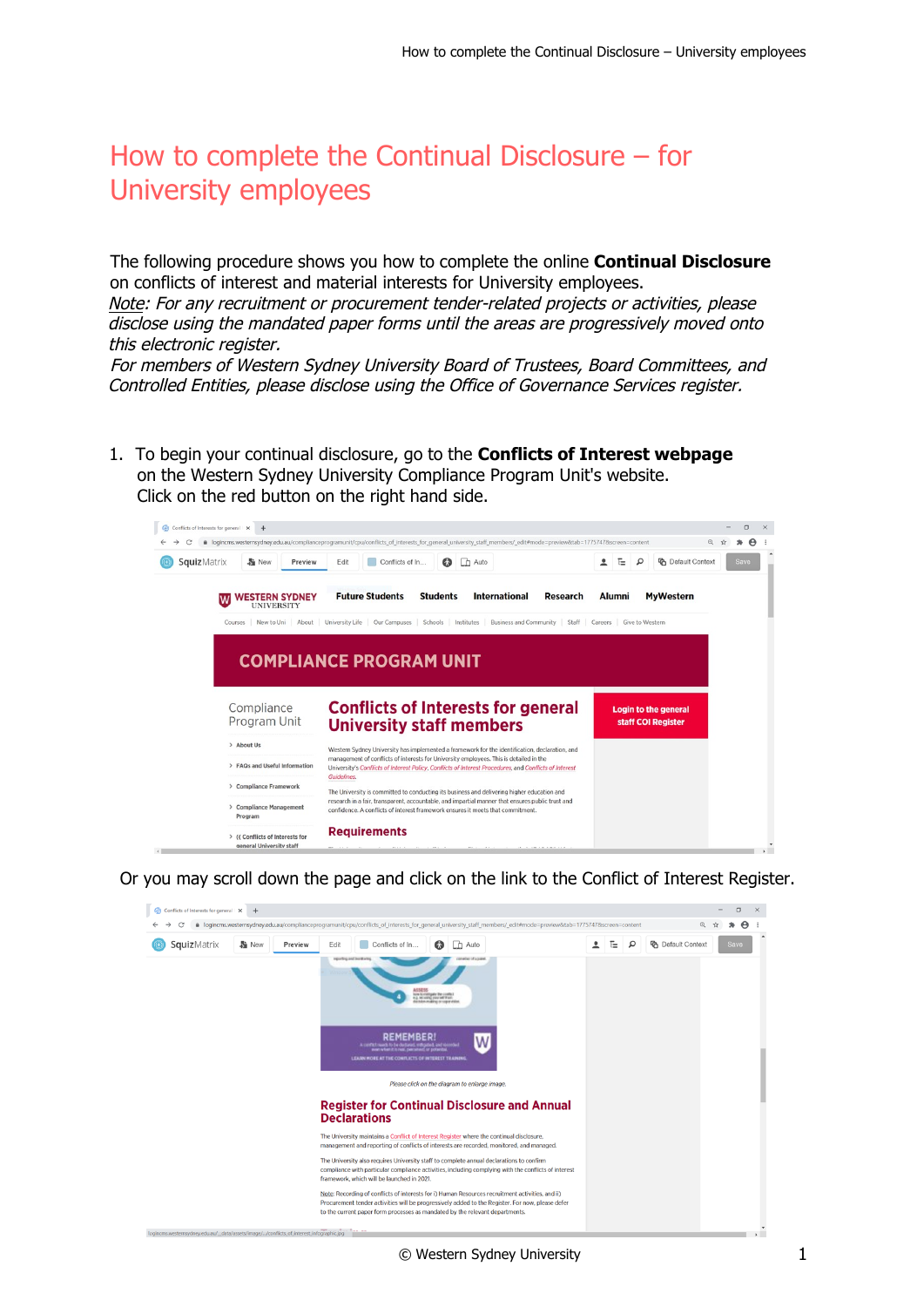#### 3. The **Conflict of Interest** register is displayed.

**WESTERN SYDNEY** 

## $\leftarrow$  University Representative Continual Disclosure of Conflicts of Interests Main



The following page with associated fields is displayed. Each of the fields with an asterix is mandatory, and you cannot complete the form without completing all of them.

4. Make the relevant selection from the **Areas of COI** options.

Note: If you choose either "recruitment" or "procurement / tender" you are also required to enter the relevant project number/code.

| <b>General University Representative Continual Disclosure - Areas of COI</b>                                                                                                |  |
|-----------------------------------------------------------------------------------------------------------------------------------------------------------------------------|--|
| - *<br>$\bigcirc$ Recruitment $\bigcirc$ Procurement / tender $\bigcirc$ Reporting lines<br>$\circ$ Financial and purchasing transactions $\circ$ Students $\circ$ Research |  |

5. Make the relevant selection from the **Category of COI** drop down menu - whether it is a personal or commercial conflict of interest.

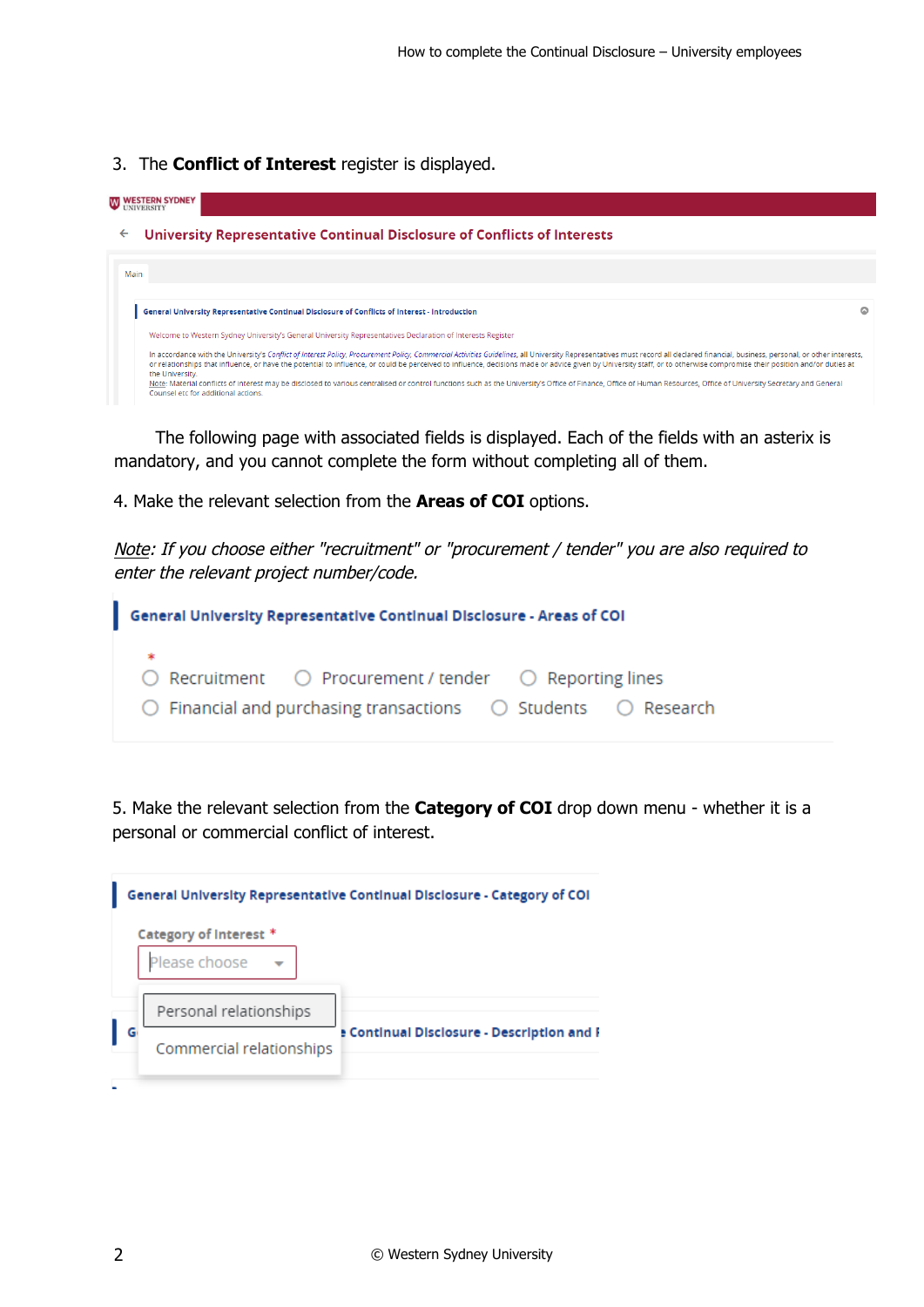6. Make the relevant selection from the **Sub-category** drop down menu for more specific detail.

| Category of Interest *   |  |
|--------------------------|--|
| Personal relatior $\sim$ |  |
| Sub-category *           |  |
|                          |  |
|                          |  |

### 5. Complete the **Description of Interest** field.

Note: you should mention if this is an actual, potential, or perceived conflict, and be as descriptive as possible.

### 6. Check the box of the most appropriate **Risk Mitigation Strategy**.

Note: Many conflicts of interest are contextual to a particular situation; there is not one size fits all to manage a conflict, and it may not always be the same strategy deployed in all circumstances. It is expected that you have had a discussion with your manager on this conflict of interest, and have agreed upon the most appropriate risk mitigation strategy to manage the conflict to add to your record. If you need additional help, please refer to the Conflict of Interest Guidelines. For Procurement projects, the Office of Strategy, Business Development and Procurement may override your chosen strategy with what it validates to be more appropriate.

| General University Representative Continual Disclosure - Description and Risk Mitigation of COI |
|-------------------------------------------------------------------------------------------------|
| Description of Interest *                                                                       |
|                                                                                                 |
|                                                                                                 |
|                                                                                                 |
| Risk Mitigation Strategy to manage the interest in times of conflict *                          |
| $\Box$ Modify or transfer the delegation $\Box$ Restrict access to systems or information       |
| $\Box$ No direct or indirect responsibility $\Box$ Absence from decisions or voting             |
| $\Box$ Appoint independent members $\Box$ Appoint independent oversight                         |
| $\Box$ Request for independent review $\Box$ Review access and delegations<br>Other             |